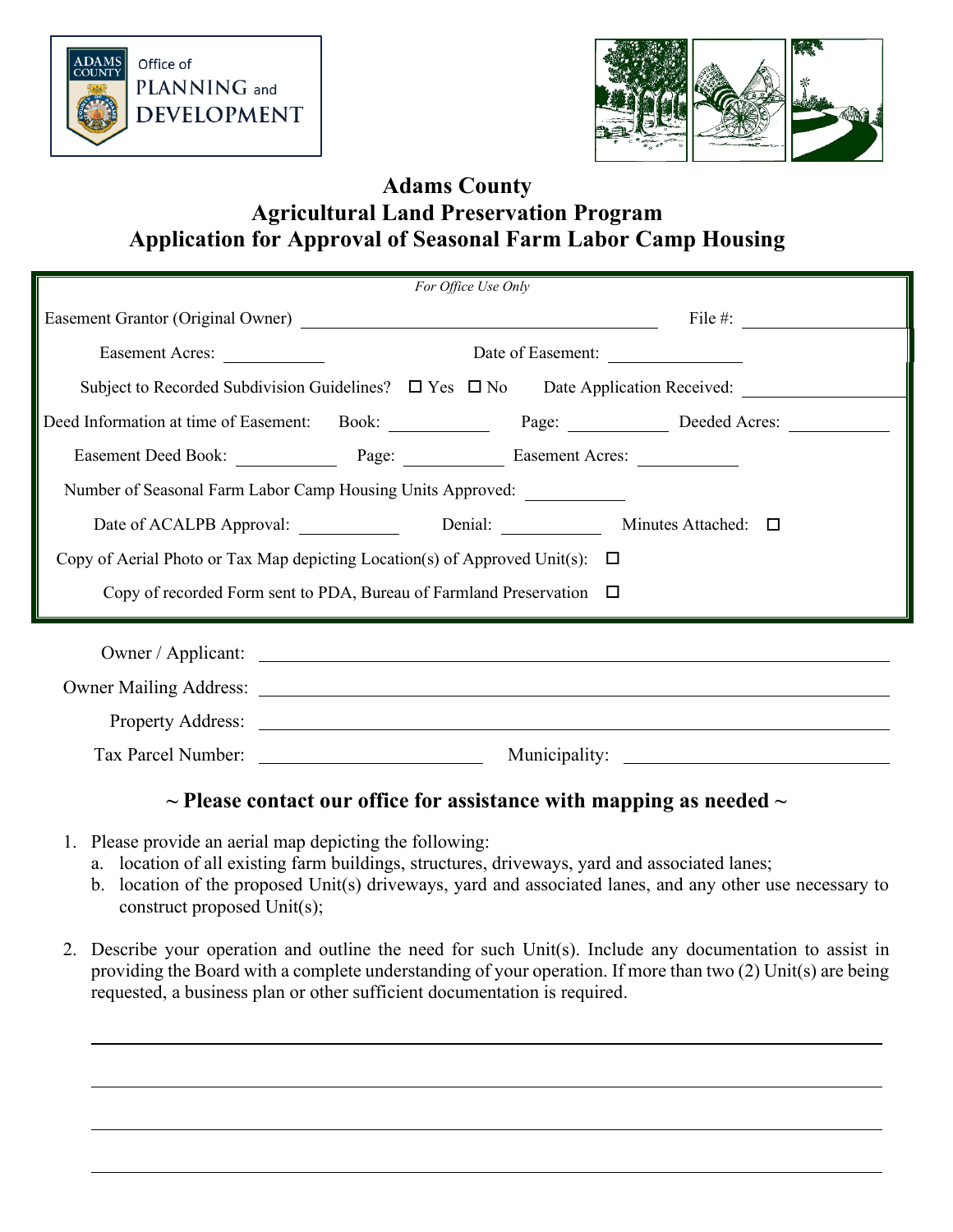- 3. Provide documentation showing the current licensed capacity for Seasonal Farm Workers for this farm operation and copies of all current "Seasonal Farm Labor Camp Permits" as issued by the PA Department of Agriculture.  $\Box$  Received  $\Box$  Not Applicable
- 4. What are the proposed dates the Housing will be in use and for what purpose? (apple harvest, peach harvest, pruning, crop harvesting, milking, etc.)

| Date:    | through the control of the control of the control of the control of the control of the control of the control o |     |                        |
|----------|-----------------------------------------------------------------------------------------------------------------|-----|------------------------|
| Date:    | $through \_\_$                                                                                                  |     |                        |
| Date:    | through the control of the control of the control of the control of the control of the control of the control o | for |                        |
|          | 5. The proposed Unit(s) will occupy no more than acres                                                          |     | $\Box$ Map(s) Attached |
|          | What is the current use(s) of this acreage?                                                                     |     |                        |
| Cropland | Woodland Other - Please describe:                                                                               |     |                        |

Request and approval from The Board for Seasonal Farm Labor Housing does not constitute approval from your Municipality or the County. You may be required to file a Land Development Plan as required by the PA Municipalities Planning Code (Act 247 of 1968 as re-enacted and amended) that is in full compliance with all applicable local and/or county ordinances, including but not limited to subdivision/land development and zoning ordinances.

# **\*\*NOTE: ALL RECORDING EXPENSES ARE TO BE PAID BY THE APPLICANT\*\***

### **Signatures: All owners of the property must sign acknowledgements as applicable:**

#### **Acknowledgement of Application Submission:**

I/We, and the same of the state of the state of the state of the state of the state of the state of the state of the state of the state of the state of the state of the state of the state of the state of the state of the s application and further verify that the application correctly and accurately depicts the condition of the land and that all statements contained herein are true and correct to the best of my/our knowledge, information and belief. These statements are being given by me/us to induce official action on the part of the Adams County Agricultural Land Preservation Board, its agents, officers, servants and employees. I/We understand that any false statements made herein are being made subject to the penalties of 18 PA.C.S. Section 4904 relating to unsworn falsification to authorities.

| Signature   | Date | Signature   | Date |
|-------------|------|-------------|------|
| Print Name: |      | Print Name: |      |
|             |      |             |      |